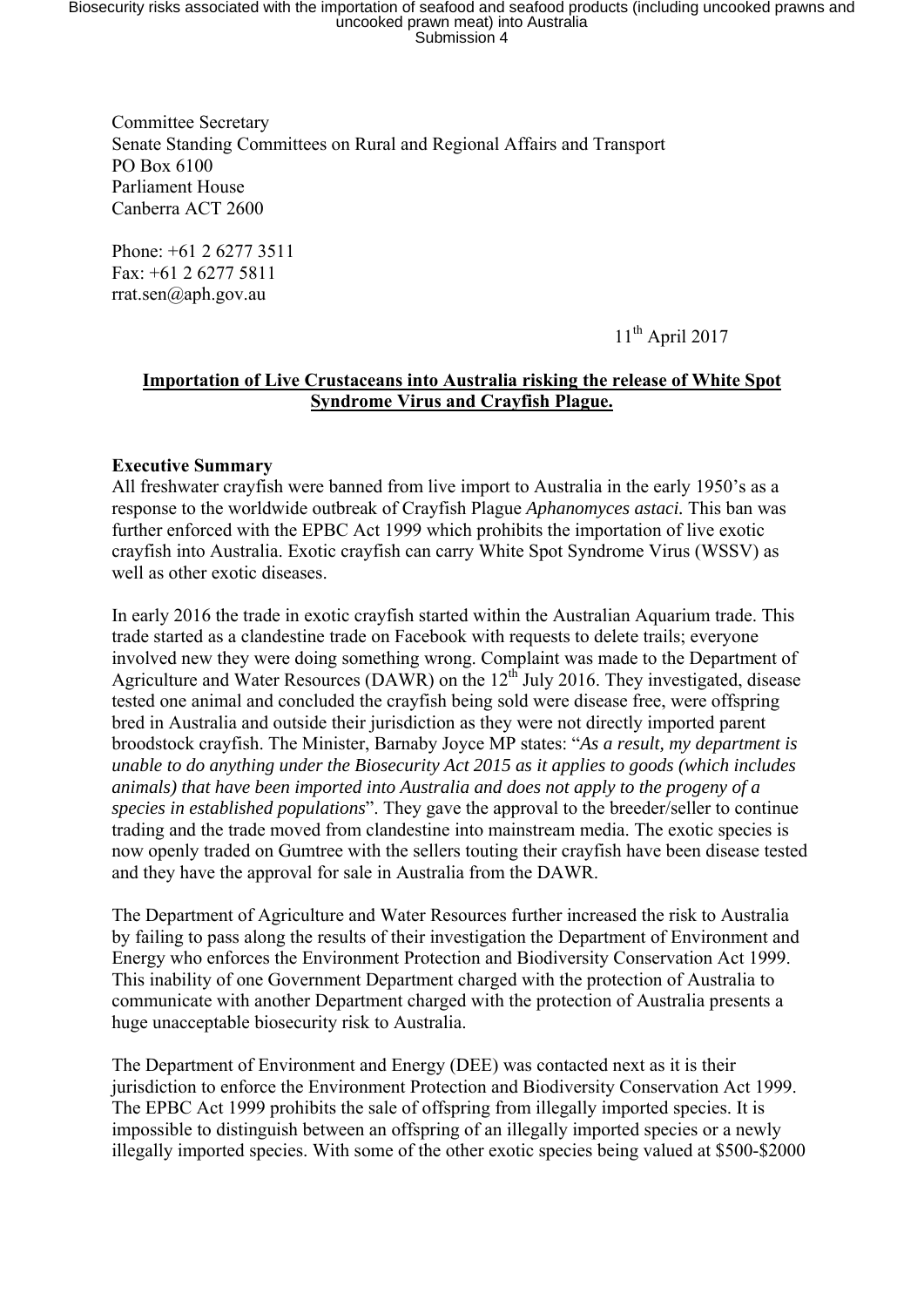each it is increasing probable that more will be illegally imported. Currently the DEE is investigating, whilst the lucrative illegal trade continues.

This illegal trade has been continuing for 9 months now placing Australia at increasing risk every day. The complete failure of the Australian Government to react to this biosecurity emergency issue places Australia's primary industry, trade and ecology at greater risk daily.

## **Submission on Behalf Of:**

This submission under paragraphs (a, b, c, d  $\&$  i) of the terms of reference of the enquiry, is presented on behalf of the NSW Aquaculture Association Inc. and the Australian Crayfish Project.

The NSW Aquaculture Association Inc. (NSWAA) makes this submission on behalf of the Australian Crayfish Industry which is at risk of annihilation from exotic diseases transmitted by exotic crayfish. www.nswaqua.com.au

The Australian Crayfish Project (ACP) makes this submission on behalf of the ecology of Australia. The ACP is concerned over the conservation of all our native crayfish species that are all at risk from exotic disease from illegally imported exotic species and the danger these species represent when released into Australian waters. www.austcray.com.au

## **Our Submission**

The biosecurity risks associated with the importation of seafood and seafood products (Live Crayfish) into Australia, with specific reference to:

*a. Management of the emergency response and associated measures implemented to control the outbreak of White Spot Syndrome Virus;*  Exotic freshwater crayfish are known carriers of White Spot Syndrome Virus and other exotic diseases like Crayfish Plague that Australia if free of. Exotic freshwater crayfish are now in Australia and being openly traded.

The failure of the Department of Agriculture and Water Resources to stop the illegal importation of theses exotic species is a major biosecurity risk to Australia.

The inability of the Australian Government to respond to this emergency biosecurity threat is unacceptable. To allow exotic illegal species to be openly traded in Australia in defiance of Australian law for over 9 months now whilst various Government departments investigate is totally unacceptable.

*b. The effectiveness of biosecurity controls imposed on the importation of seafood and seafood products, including, but not limited to, uncooked prawns and prawn meat into Australia, including the import risk analysis process concluded in 2009 that led to these conditions being established;* 

The current biosecurity controls on the importation of live seafood or live freshwater crayfish are a complete failure as evidenced by the sale of illegal species in Australia

*c. The adequacy of Commonwealth resourcing of biosecurity measures including Import Risk Assessments;*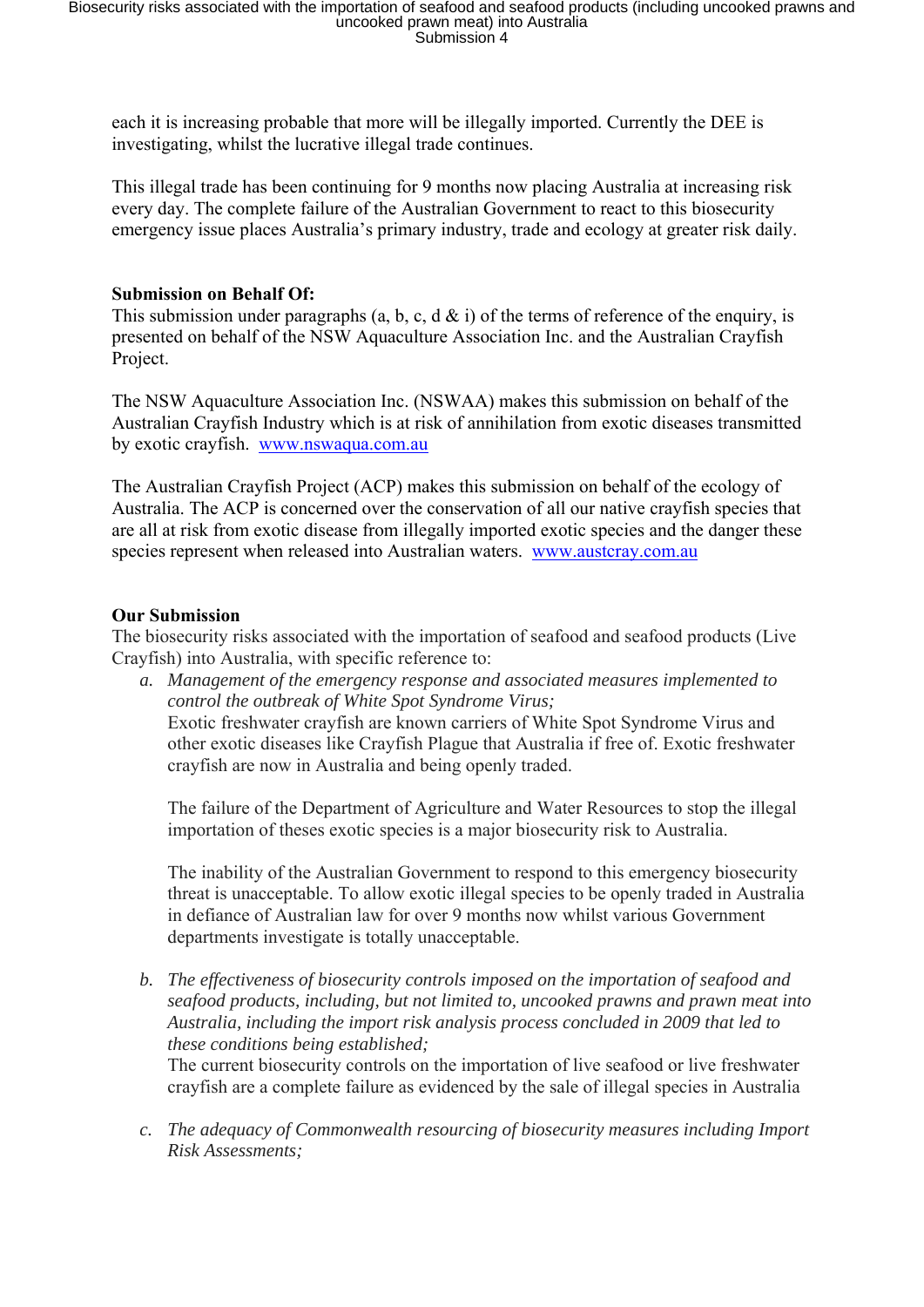Biosecurity risks associated with the importation of seafood and seafood products (including uncooked prawns and<br>uncooked prawn meat) into Australia<br>Submission 4

The risk assessments are adequate for live imported crayfish, everyone knows the risk, the problem is lack of enforcement and lack of coordination and cooperation between Government Departments

*d. The effectiveness of post-entry surveillance measures and "end use" import conditions for seafood products including, but not limited to, uncooked prawns and uncooked prawn meat into Australia, since the import conditions implemented in 2010 were put into place;* 

Zero post-entry surveillance. Government did not detect the problem with illegal crayfish being traded, members of the general public did.

*i. Any related matters.* 

The biosecurity risks associated with the illegal importation of exotic potentially infected crayfish is further increased by the lack of coordination and cooperation between Government Departments. When the Department of Agriculture and Water Resources decided there was nothing they were prepared to do. They did not pass the information on to the Department of Environment and Energy who has jurisdiction over offspring of illegally imported species. Instead they were complicit in the crime allowing the illegal trade in illegal species to continue unabated and failed to report the crime to the appropriate authority.

The Minister states*: "You may also wish to raise this matter with the Hon. Josh Frydenberg MP, Minister for the Environment and Energy, who is responsible for the Environment Protection and Biodiversity Conservation Act 1999".*

The reluctance of one Federal Government Department tasked with the biosecurity protection of Australia not to communicate or pass along intelligence to another Federal Government Department tasked with the biosecurity protection of Australia needs immediate investigation and remedy.

This lack of cooperation and coordination between and among federal departments places Australia at extreme risk.

Please expand your senate enquiry to include the above matters. Imported uncooked prawn and prawn meat is not the only vector for the spread and introduction of White Spot and other exotic diseases into Australia, live freshwater crayfish are also a major threat.